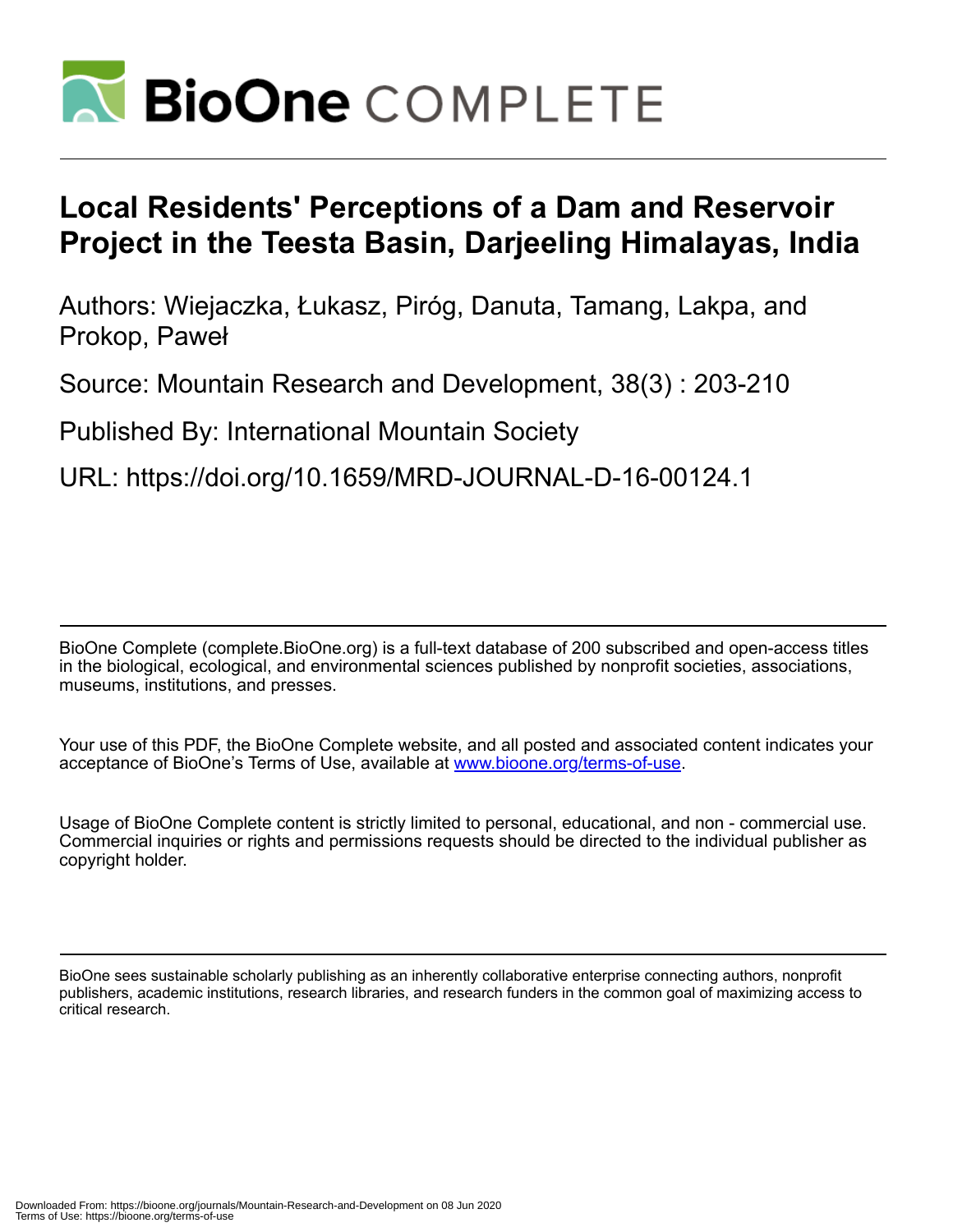#### Mountain Research and Development (MRD)

An international, peer-reviewed open access journal published by the International Mountain Society (IMS) www.mrd-journal.org

# Local Residents' Perceptions of a Dam and Reservoir Project in the Teesta Basin, Darjeeling Himalayas, India

Łukasz Wiejaczka $^{4\,\star}$ , Danuta Piróg $^2$ , Lakpa Tamang $^3$ , and Paweł Prokop $^4$ 

- \* Corresponding author: e-mail: [wieja@zg.pan.krakow.pl](mailto:wieja@zg.pan.krakow.pl)
- $^{\text{\tiny{\textup{1}}}}$  Polish Academy of Sciences, Institute of Geography and Spatial Organization, Jana 22, 31-018 Kraków, Poland
- <sup>2</sup> Pedagogical University of Kraków, Institute of Geography, Podchorążych 2, 30-084 Kraków, Poland<br><sup>3</sup> Department of Geography, Calcutta University, 35, Ballygunge Circular Road, 700 019 Kolkata, India
- 

© 2018 Wiejaczka et al. This open access article is licensed under a Creative Commons Attribution 4.0 International License [\(http://](http://creativecommons.org/licenses/by/4.0/) [creativecommons.org/licenses/by/4.0/](http://creativecommons.org/licenses/by/4.0/)). Please credit the authors and the full source.



We researched local residents' perceptions of a dam and reservoir construction project in the Teesta River catchment basin (Darjeeling Himalayas) within 1.5 years of its completion,

using a questionnaire survey. Most survey participants expressed negative perceptions of the project, citing a declining

quality of life (loss of jobs and loss of access to river sites that had been important for religious practices and livelihoods) and a sense of insecurity (risk of landslides). These results may help predict attitudes toward similar reservoir projects that are planned for the Teesta basin.

Keywords: Local residents; dam; perception; Himalayas; India.

Peer-reviewed: May 2018 Accepted: June 2018

## Introduction

Dam construction projects are often controversial (Shah and Kumar 2008; Moore et al 2010; Biswas 2012). The main participants in such debates are representatives of government, industry, financial institutions, nongovernmental organizations, and people affected by the dam (Nüsser 2003, 2014; Baghel and Nüsser 2010). Dam construction provides many socioeconomic benefits: water availability for domestic, industrial, and agricultural purposes; flood and drought protection; generation of hydroelectric power; and overall regional development. On the other hand, dams cause many losses to society and the environment, which often outweigh their benefits (Biswas 2012).

Although local communities realize the benefits arising from the creation of a dam and reservoir, they are afraid that their current lifestyle will change for the worse (Sirikaew and Seeboonruang 2013). Napier et al (1986) noted that people judge all phenomena by their personal benefits. Therefore, an individual's attitude toward a dam is conditioned by profits and losses resulting from its construction. When a community realizes tangible benefits from a dam and reservoir (eg flood protection, access to drinking and industrial water, and generation of tourism jobs), local residents' perceptions of such projects are favorable (eg Manatunge and Takesada 2013; Sisinggih

et al 2013; Wiejaczka et al 2014), and occasionally a community that is initially hostile to a dam project eventually acclimates to living in its vicinity (Napier et al 1985) or perceives its favorable effect on livelihoods (Sunardi et al 2013).

A frequent reason for local opposition to dam construction is insufficient compensation and lack of prospects for improvement in living conditions (eg Chandy et al 2012; Akça et al 2013; Lee et al 2015). This problem is particularly acute for poor communities, which are not always able to efficiently negotiate satisfactory compensation. Lee et al (2015: 1) stated that ''indigenous communities' rights and freedom to participate in the compensation process are important and should be an integral part of compensation policies for large development projects.''

The Indian government aims to double India's electricity generation by constructing 292 dams throughout the Indian Himalaya in the next few decades (Government of India 2008). Erlewein and Nüsser (2011) stated that because of the expansion of hydropower development in northern India, which is taking place at an unprecedented pace, the Himalayas can be treated not only as a source of water but also power, as they supply the surrounding lowlands with hydroelectric energy. One of the most significant hydropower developments is the construction of a large number of different types of dams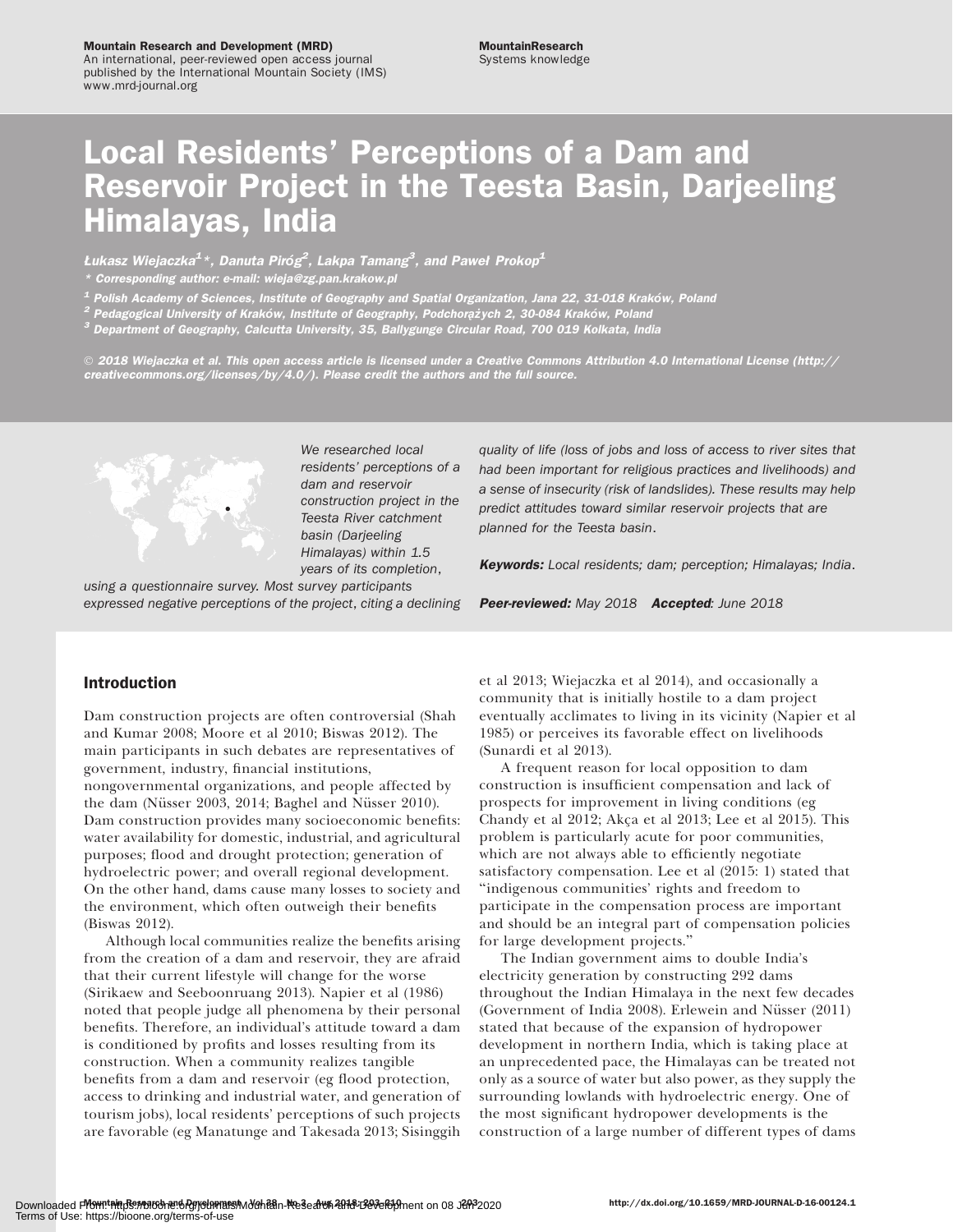on the Teesta River, which drains Sikkim state and the Darjeeling Himalaya region in the state of West Bengal (Pandit and Grumbine 2012; Grumbine and Pandit 2013). According to Prasai and Surie (2013), these dam construction plans are controversial; serious concerns have been expressed by local communities, civil society organizations, academics, and environmentalists about their social and environmental effects. The Teesta basin has high biodiversity and is an integral part of the Indo-Myanmar biodiversity hotspot (one of 25 dry hotspots in the world). In the Teesta River valley, the quality of life of many indigenous communities depends on traditional natural resources (Chandy et al 2012; Prokop and Płoskonka 2012).

These considerations lead to the question of whether the construction of numerous dams in the Teesta River basin is likely to affect the livelihoods of local residents and whether they will perceive the construction as beneficial or detrimental. In the global literature on local residents' perceptions of dam projects, the population affected by the dam construction is usually analyzed as a whole, without considering its structure. However, individual members of such populations may have different attitudes toward the reservoir—or similar attitudes, but for completely different reasons depending on their social status, sex, age, distance from the reservoir and dam, source of income, and other personal characteristics. Better understanding of such differences and their effect on local residents' perceptions of dam projects is necessary to develop solutions that minimize social losses resulting from dam construction. There have been no such examinations of newly constructed reservoirs in the Himalayas.

This study had the following objectives: (1) to analyze local residents' perceptions of one dam project in the Teesta basin a short time (1.5 years) after its completion and (2) to explore the reasons for people's attitudes toward the project and the way it has affected their lives.

#### Study area

The Teesta River flows from Himalayan glaciers in the upper catchment areas. At 414 km, it is the largest eastbank tributary of the Brahmaputra. Over 182 km of the Teesta's path through the Himalayas, the elevation of its basin descends from 8586 m above sea level (masl) at Kangchenjunga to 200 masl at the Himalayan margin. The rapid descent, high rainfall (between 1300 and 3300 mm for the upper and lower mountain part of the Teesta basin, respectively), its deeply incised valley makes it ideally suited for hydropower development (Prokop and Walanus 2017). Approximately 40 major dams have been planned for the river basin. Of these, 9 have been completed and 13 are under construction. Most projects are to be carried out by a government agency, the National Hydroelectric Power Corporation. If all the

dams are constructed as proposed, the average density of dams in the Teesta basin will be one of the highest in the world (Pandit and Grumbine 2012).

In April 2013, the hydroelectric project Teesta Low Dam III, with a total capacity of 132 MW, was completed in the Darjeeling district of West Bengal state. The project was entrusted to the National Hydroelectric Power Corporation on 15 November 2000, with the main purpose of harnessing the hydropower potential of the Teesta River. The height of the dam is 32.5 m. The nearest dams constructed earlier are located 11 km downstream and 38 km upstream. Two additional dams are planned or already being built on the Teesta's largest tributaries in Sikkim, the Great Rangeet and the Rangpo.

The national highway linking West Bengal and Sikkim runs along the bottom of the Teesta Valley, with many small villages along the road. Roads between the river and the steep slopes allow local residents to use the water and forest resources. The 2 villages where we conducted our research are located along the reservoir 2.5 km (Baluwakhani) and 4 km (Geil Khola) upstream from the dam about 16 km east of Darjeeling town (Figure 1). The study villages are located within 100 m of the reservoir (before dam construction, their distance from the river was 20–120 m).

#### Research methods and study participants

Data were collected through a diagnostic survey in the form of questionnaire-based interviews in December 2014, about 1.5 years after the dam and reservoir were built. The field survey allowed us to establish a total number of households in this area, which was 65 (39 in Baluwakhani and 26 in Geil Khola). In the course of the study, 21.5% of the owners of households either refused to take part in the interview or did not open the door. Finally we interviewed 51 respondents—one person per household—so the response rate of the studied households was 78.5%. It was therefore a representative group, which allowed the objective of the research to be met. Respondents were interviewed in the Nepali language.

The demographic characteristics and social information of the surveyed population revealed that the study group comprised 51.0% female members, which is slightly higher than the number of male participants. The age distribution was also distinctly varied among respondents of this study, with the largest group aged between 18 and 38 years old (slightly over a half). The educational background of the surveyed group was rather low, with a higher proportion of respondents who were illiterate or obtained primary education (Table 1).

The interviews included questions on demographic characteristics such as age, sex, and education, as well as 8 questions on participants' attitudes toward the dam. Of the latter, 5 were open-ended and 3 invited responses on a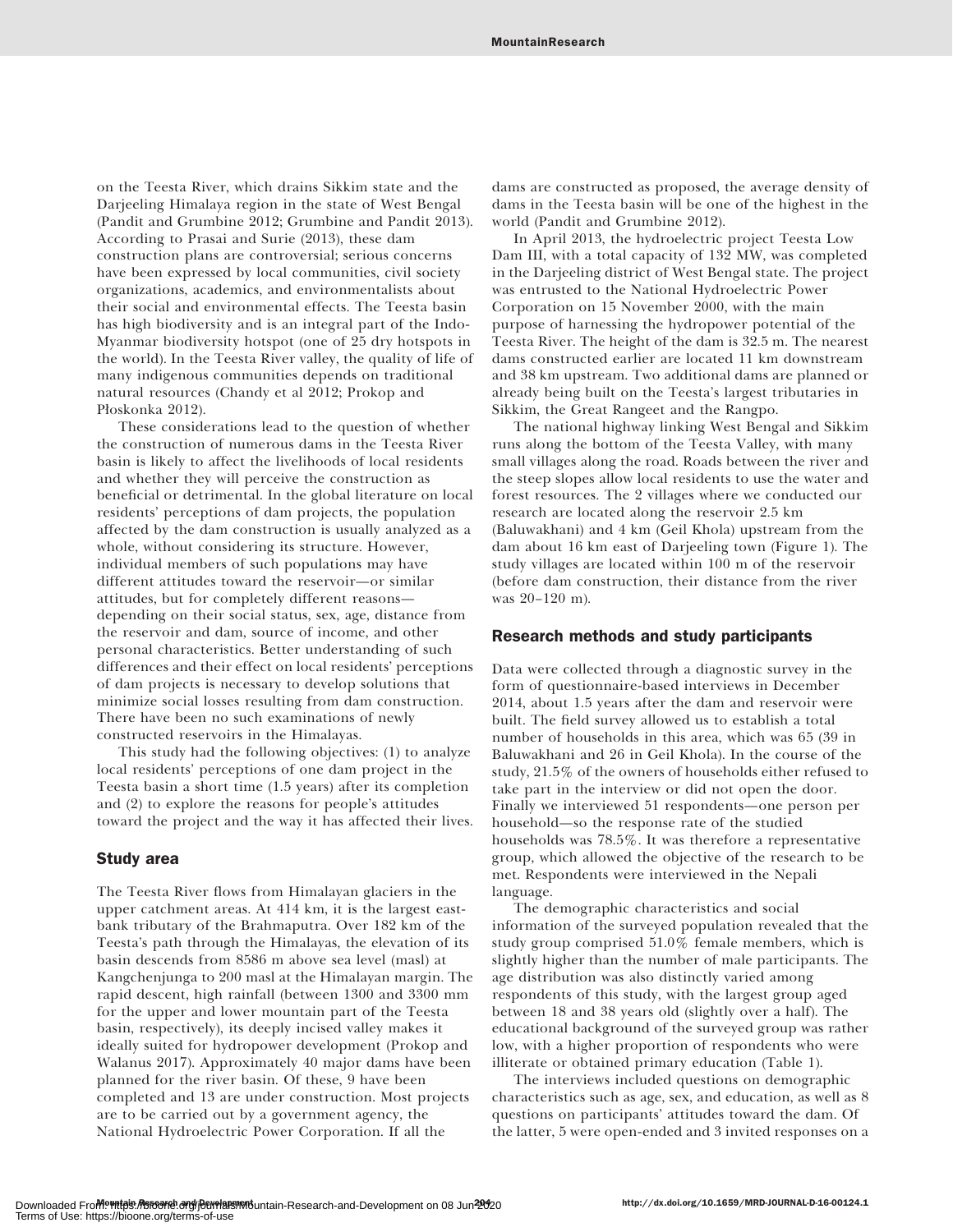FIGURE 1 Map of the study area. (Map by authors)



5-point Likert scale (agree strongly, agree, no opinion, disagree, disagree strongly).These asked about participants' awareness of the purposes of the reservoir and where their knowledge originated, whether they thought the reservoir's creation was a good idea, whether they believed it was secure, its perceived costs and benefits for the local population, and the extent to which they had grown accustomed to living near it (Annex S1, Supplemental material, [http://dx.doi.org/10.1659/MRD-](http://dx.doi.org/10.1659/MRD-JOURNAL-D-16-00124.S1)[JOURNAL-D-16-00124.S1](http://dx.doi.org/10.1659/MRD-JOURNAL-D-16-00124.S1)).

We took into account Hibszer's (2013) finding that perceptions of an area, and acceptance of or resistance to changes to it, are significantly affected by a personal filter (characteristics such as gender, age, and education level), to a lesser extent a psycho-physiological filter (directly related to the sense of security), and a cultural filter (related to the individual's religion, culture, and tradition). Moreover, given that the construction of the reservoir in this community influenced people's earning opportunities, we took into account the impact that people's primary income source and, indirectly, their income class had on their perceptions of the reservoir.

Table 1. The study population by sex, age, and education.

| <b>Variable</b>        |    | Number Percent of population |
|------------------------|----|------------------------------|
| <b>Sex</b>             |    |                              |
| <b>Female</b>          | 26 | 51.0                         |
| <b>Male</b>            | 25 | 49.0                         |
| Age                    |    |                              |
| $18 - 38$              | 26 | 51.0                         |
| $39 - 59$              | 17 | 33.3                         |
| >60                    | 8  | 15.7                         |
| <b>Education level</b> |    |                              |
| Grade 9-12 (secondary) | 9  | 17.6                         |
| Grade $6-8$ (middle)   | 13 | 25.5                         |
| Grade 1-5 (primary)    | 15 | 29.4                         |
| <b>None</b>            | 14 | 27.5                         |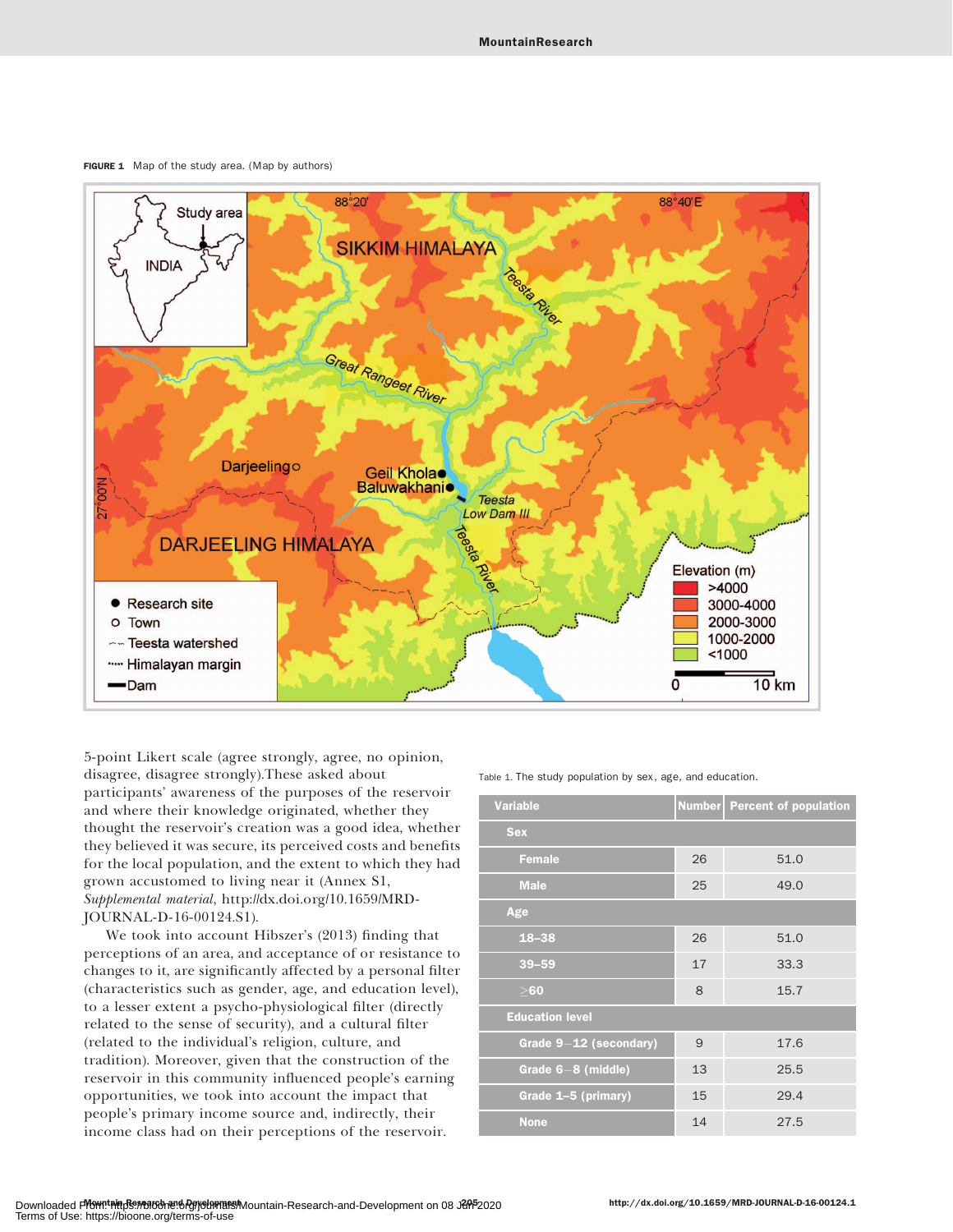Table 2. Perceptions of the Teesta Low Dam III project.

|                                                                                                 | % of answers              |      |                      |                 |                             |  |
|-------------------------------------------------------------------------------------------------|---------------------------|------|----------------------|-----------------|-----------------------------|--|
| <b>Question</b>                                                                                 | Agree<br>strongly   Agree |      | <b>No</b><br>opinion | <b>Disagree</b> | <b>Disagree</b><br>strongly |  |
| Was the construction of the reservoir a good idea?                                              | 2.0                       | 0.0  | 0.0                  | 3.9             | 94.1                        |  |
| Did you get used to the fact that you live near the reservoir?                                  | 70.6                      | 21.6 | 0.0                  | 0.0             | 7.8                         |  |
| Do you feel safe living near the reservoir?                                                     | 7.8                       | 0.0  | 0.0                  | 2.0             | 90.2                        |  |
| Would you like to move somewhere else because of the proximity<br>of the reservoir?             | 3.9                       | 68.8 | 0.0                  | 13.7            | 13.7                        |  |
| Do you think that your neighbors are happy about the fact that they<br>live near the reservoir? | 3.9                       | 0.0  | 3.9                  | 2.0             | 90.2                        |  |

People's attitudes toward anthropogenic changes in their environment are especially emotional and likely to result in opposition and conflict if their everyday existence, and particularly their ability to earn income, is directly related to those changes without any alternative available (Barber et al 2003; Piróg 2008). To identify any correlations between age, gender, education, source of income, and perceptions of the project, indices were attributed to the degrees of the ordinal scale used in the survey (Babbie 2012). Numerical codes ranging from  $-2$ (disagree strongly) to  $+2$  (agree strongly) were used. Negative code values corresponded to responses showing a significant or definite nonacceptance or negative

perception, and positive values corresponded to a favorable perception of the project (see Tables 2, 3, and 4).

# Results and discussion

## Perceptions of the dam

A key factor determining local people's attitudes to a hydroengineering project is how they assess the nature and scale of possible personal benefits from the facility (Napier et al 1986). In our study, almost all the respondents declared that the reservoir had brought them no benefits. Nearly all spoke only of losses they had suffered as a result of the reservoir. For many

Table 3. Impact of education level and age on perceptions of the Teesta Low Dam III project. Numbers represent a range from -2 (disagree strongly) to +2 (agree strongly).

|                                                                                                    | <b>Education level</b> |                          |                           |                             |         | Age       |         |         |  |  |
|----------------------------------------------------------------------------------------------------|------------------------|--------------------------|---------------------------|-----------------------------|---------|-----------|---------|---------|--|--|
| <b>Question</b>                                                                                    | <b>None</b>            | Grade $1-5$<br>(primary) | Grade $6 - 8$<br>(middle) | Grade $9-12$<br>(secondary) | $30$    | $31 - 45$ | 46-60   | >61     |  |  |
| Was the construction of the<br>reservoir a good idea?                                              | $-2.00$                | $-1.93$                  | $-1.77$                   | $-2.00$                     | $-2.00$ | $-1.88$   | $-2.00$ | $-1.33$ |  |  |
| Did you get used to the fact<br>that you live near the reservoir?                                  | 1.62                   | 1.47                     | 1.54                      | 1.22                        | 1.20    | 1.53      | 1.50    | 1.83    |  |  |
| Do you feel safe living near<br>the reservoir?                                                     | $-2.00$                | $-1.73$                  | $-1.31$                   | $-1.56$                     | $-1.67$ | $-1.76$   | $-1.67$ | $-1.33$ |  |  |
| Would you like to move somewhere<br>else because of the proximity<br>of the reservoir?             | 0.54                   | $-0.07$                  | 0.31                      | 1.11                        | 0.87    | 0.06      | 0.17    | 0.00    |  |  |
| Do you think that your neighbors are<br>happy about the fact that they<br>live near the reservoir? | $-2.00$                | $-1.73$                  | $-1.85$                   | $-1.89$                     | $-1.93$ | $-1.88$   | $-1.33$ | $-1.67$ |  |  |
| <b>Mean</b>                                                                                        | $-0.77$                | $-0.80$                  | $-0.62$                   | $-0.62$                     | $-0.71$ | $-0.79$   | $-0.67$ | $-0.50$ |  |  |
| Standard deviation <sup>a)</sup>                                                                   | 0.10                   |                          |                           |                             | 0.12    |           |         |         |  |  |

a)A standard deviation equal or close to zero means the lack or weak influence of a specific personal characteristic (age, sex, education, etc) on the given answer. A standard deviation equal or close to 1 indicates a very large impact of the personal characteristic on the given response (rating on a scale from -2 to  $+2)$ .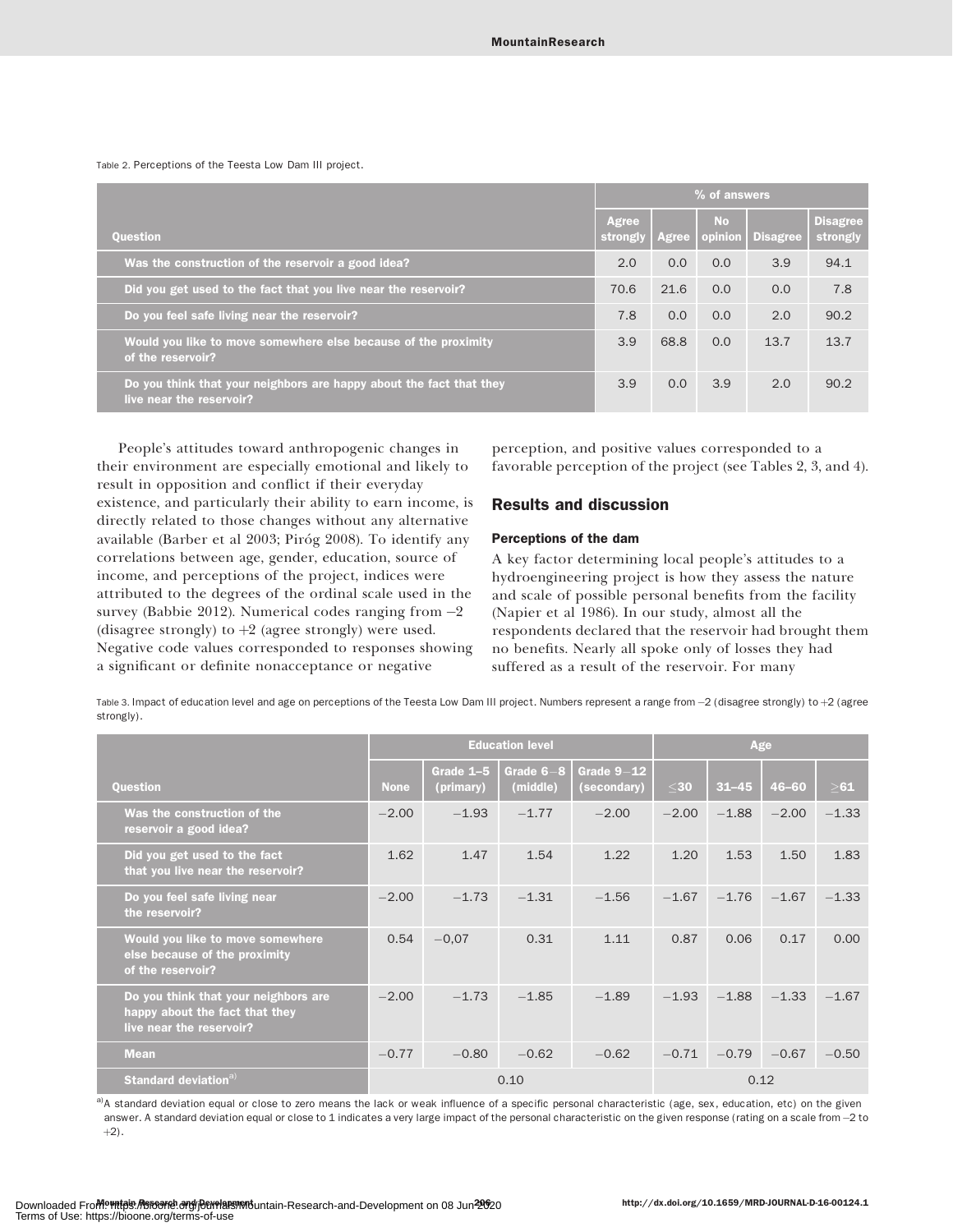|                                                                                                 |               | <b>Gender</b> | Source of income <sup>a)</sup> |      |      |      |                                                                 |         |
|-------------------------------------------------------------------------------------------------|---------------|---------------|--------------------------------|------|------|------|-----------------------------------------------------------------|---------|
| <b>Ouestion</b>                                                                                 | <b>Female</b> | <b>Male</b>   | $\mathbf{A}$                   | B    | c.   | D)   | E.                                                              | н       |
| Was the construction of the reservoir a good idea?                                              |               |               |                                |      |      |      | $-2.00$ $-1.76$ $-1.91$ $-2.00$ $-1.91$ $-1.27$ $-1.27$         | $-0.36$ |
| Did you get used to the fact that you live near the reservoir?                                  | 1.35          | 1.60          | 1.27                           | 1.82 | 1.82 | 0.82 | 0.82                                                            | 0.27    |
| Do you feel safe living near the reservoir?                                                     |               |               |                                |      |      |      | $-1.65$ $-1.68$ $-1.64$ $-1.92$ $-2.00$ $-1.27$ $-0.55$         | $-0.36$ |
| Would you like to move somewhere else because of the<br>proximity of the reservoir?             | 0.38          | 0.32          | 0.18                           | 0.64 | 0.27 | 0.18 | 0.18                                                            | 0.18    |
| Do you think that your neighbors are happy about the fact<br>that they live near the reservoir? |               |               |                                |      |      |      | $-1.85$ $-1.64$ $-2.00$ $-2.00$ $-2.00$ $-1.27$ $-0.45$         | $-0.36$ |
| <b>Mean</b>                                                                                     |               |               |                                |      |      |      | $-0.75$ $-0.63$ $-0.82$ $-0.69$ $-0.76$ $-0.56$ $-0.25$ $-0.13$ |         |
| <b>Standard deviation</b>                                                                       | 0.09          |               | 0.28                           |      |      |      |                                                                 |         |

Table 4. Impact of gender and source of income on perceptions of the Teesta Low Dam III project. Numbers represent a range from  $-2$  (disagree strongly) to  $+2$ (agree strongly).

 $a^a$ A = construction; B = transportation; C = services (shop and restaurant owners); D = quarry day labor; E = other private sector; F = public sector.

respondents, the main loss was access to the river, which had been their source of income.

Before construction of the reservoir, the main local sources of income were extraction of stones, gravel, and sand from the riverbed, roadside shops and restaurants, and temporary jobs in road construction. It is worth emphasizing that extracting riverbed material was the main source of income for 35% of the respondents participating in the survey. These respondents declared that the construction of the reservoir deprived them of their jobs. For about four-fifths of the people in the villages, the main source of income had been running a roadside shop or working as a driver; these people were also affected, because the people working in the extraction of the riverbed material had been their customers.

Studies of communities affected by dam projects in other parts of the world also noticed that the majority of respondents do not see dam projects as having a positive effect on their livelihoods (eg Bird 2012; Usman 2012). However, some respondents point out positive effects such as road improvements and flood protection (Usman 2012; Wiejaczka et al 2014). The lack of noticeable benefits from Teesta Low Dam III for the studied respondents is therefore very worrying in the context of the quality of their livelihoods. Chandy et al (2012) found that in the case of the Teesta Valley communities, policy and investment mechanisms are needed to empower the villagers affected by the reservoirs so that they can engage in diverse livelihood activities.

In our survey 12% of respondents (mainly shop and restaurant owners) observed a decrease in their income, and 4% had to close their businesses (mainly shops) altogether after the reservoir was created. The owners of most of the shops, restaurants, and other businesses observed a decrease in the number of customers, which translated into a decrease of their income by 50% or more. For instance, an owner of a roadside restaurant said

that before the creation of the reservoir he had had 20 to 30 customers per day, mainly workers extracting material from the riverbed and drivers transporting the material. After the reservoir was created and the extraction of riverbed material ceased, the number of customers fell to 5 to 10 per day. Another restaurant owner said that before the reservoir he had had 35 to 40 customers per day, but currently the numbers were about 50% lower. A shop owner said that before the reservoir she had earned about 500 Indian rupees (approximately US\$ 8) or more per day. After the reservoir was built, she earned only about onefifth that amount. A decline in customers and income due to the extraction of riverbed material being discontinued was also reported by providers of other services (such as tire repairing), although they did not specify the scale of the decline. Only 1 restaurant owner and 1 shop owner said that the creation of the reservoir had not affected their businesses. This is the opposite of the findings described by Atindana et al (2015) and Mudzengi (2012), who noted a higher job availability and diversity for people local community after dam construction. After the reservoir was created, the main source of income remained the same for 65% of the respondents. As mentioned above, the rest had depended on the extraction of material from the riverbed and were compelled to find different income sources. Of those people, about three-quarters found jobs as day laborers, for example, in road construction. The remaining households worked as wood collectors, shop owners, drivers, or watchmen. One respondent remarked that the income he had earned by extracting riverbed material was far higher than the income he currently earned from his shop, due to the competition from the many other shops in the area. A decline in local incomes after the construction of a dam, resulting from a change of livelihood, is a common occurrence (eg Wiejaczka et al 2014; Atindana et al 2015), although the opposite situation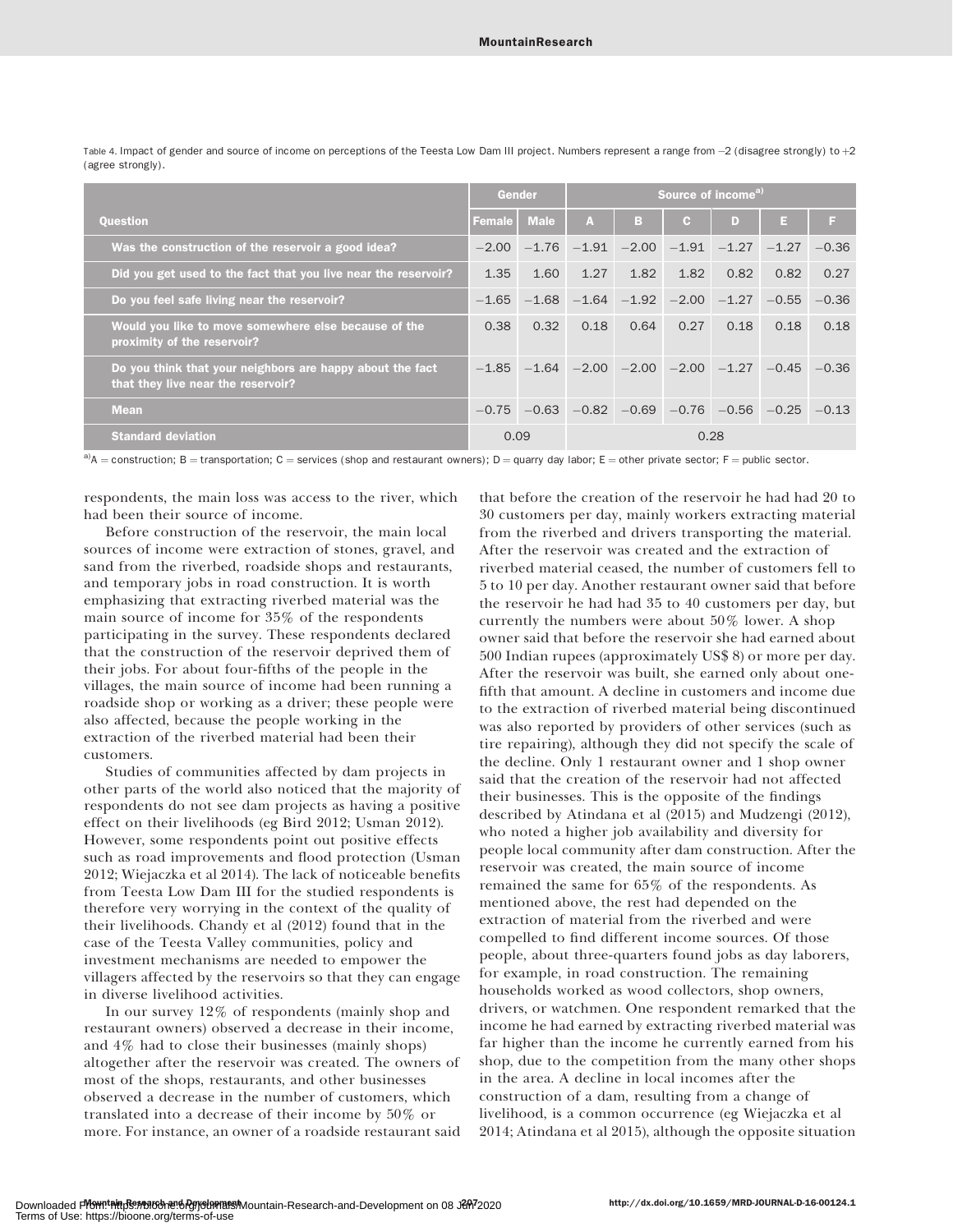has also been observed (eg Mudzengi 2012; Parimalarenganayaki and Elango 2016).

Other personal losses reported by respondents included loss of a place for religious practices (for example, they could no longer cremate the bodies of the dead and throw the ashes into the river near where they lived but had to travel several kilometers upstream to Teesta Bazar). The negative impact of dams on cultural and religious sites and practices has also been documented for other regions—for example, loss of sacred grounds, unavailability of traditional food, and discontinuation of traditional festivals (Mettle 2011; Atindana et al 2015).

Most participants in our study said they had been informed, mainly by the National Hydroelectric Power Corporation, why the reservoir was being built and which institution would manage it; nevertheless, almost all disapproved of the reservoir (Table 2). They argued that no one could use the reservoir (eg for bathing, cleaning, or fishing) because access to it was forbidden. Since the creation of the reservoir, people use spring water for all their water needs. The springs are located on slopes above the villages, and the water is transported by small pipes. After dam construction, fishing has become a very rare activity.

Another important determinant of attitudes toward new hydrotechnical structure in the surroundings is whether they have an adverse effect on people's sense of security. Most respondents reported feeling insecure or fearful because of the reservoir's proximity, mostly about the possibility of landslides. This fear is exacerbated by the reservoir water level rising in the monsoon season and the possibility of collapse of the concrete reinforcements of the reservoir banks and the valley sides. Also of concern is the possibility that earthquakes may cause the concrete walls reinforcing the reservoir banks to collapse, leading to landslides. The local residents clearly remember an earthquake on 18 September 2011, before the creation of the reservoir, which caused houses to slide into the valley below.

Given these concerns, most respondents believed that not only they but also their neighbors were dissatisfied that the reservoir was built near their homes.

Despite their concerns about the dam, most respondents said that they had grown accustomed to it. Nevertheless, the majority expressed some desire to move away.

Two fundamental factors made such a move impossible, however. The respondents' statements implied that the land needed for the reservoir had been purchased by the construction company, and although the previous landowners had obtained compensation, they considered it insufficient. For instance, 1 respondent said that the amount he considered fair was 50 times the amount he had actually received. In the past he had been able to grow vegetables and fruit for his family's own needs, whereas at

present he has to buy everything, creating an additional burden for the family budget. In addition, people found the compensation offered to them for leaving their homes to be insufficient to build a new home elsewhere, and as some of the respondents noted, they would have to leave their homes before receiving the compensation.

Insufficient compensation for communities affected by dam projects is particularly problematic for less wealthy people, who often have to completely change their way of life (Akça et al 2013). Cernea (1997) noted that "project budgets often do not distinguish between land acquisition, compensation costs and the costs of providing development opportunities to resettlers in their new sites'' (p 14). The problem of deteriorating livelihood quality in communities affected by dam projects is emphasized in the World Commission on Dams report (2000). Furthermore, in the case of Teesta Low Dam III, people found the land offered to them by the dam construction company for their new homes (several kilometers downstream from the reservoir) unsuitable for establishing a residence. They said they could consider moving if they were offered land to settle on directly next to a highway or in a place with jobs or business prospects.

Two of the respondents declared that they would move out if and when all the other people in the village were also leaving their homes. More than half of the respondents envisaging the possibility of moving were able to specify, more or less precisely, their location of choice for the resettlement (eg where their family lived, downstream from the reservoir, next to a highway, or far from the river). More than one-fourth did not want to leave the place they lived in, for example, because they did not feel their living conditions had worsened since the reservoir was built or because they were afraid they would not fit in at the new location.

### Influence of personal characteristics on perceptions of the dam

In this study, we attempted to identify the influence of personal characteristics such as age, education level (Table 3), gender, and income source (Table 4) on people's perceptions of the reservoir. These characteristics showed only a minor impact on perception of the project. The low standard deviation for each of these factors further highlighted the residents' unanimity in their unfavorable perception of the reservoir.

The factor with the relatively largest influence on perceptions of the project was source of income. The most skeptical respondents were those earning their living building roads, doing construction, or working as drivers and shop and restaurant owners —that is, those with the lowest and most uncertain earnings. The least critical were people working in the public sector, who were relatively well off.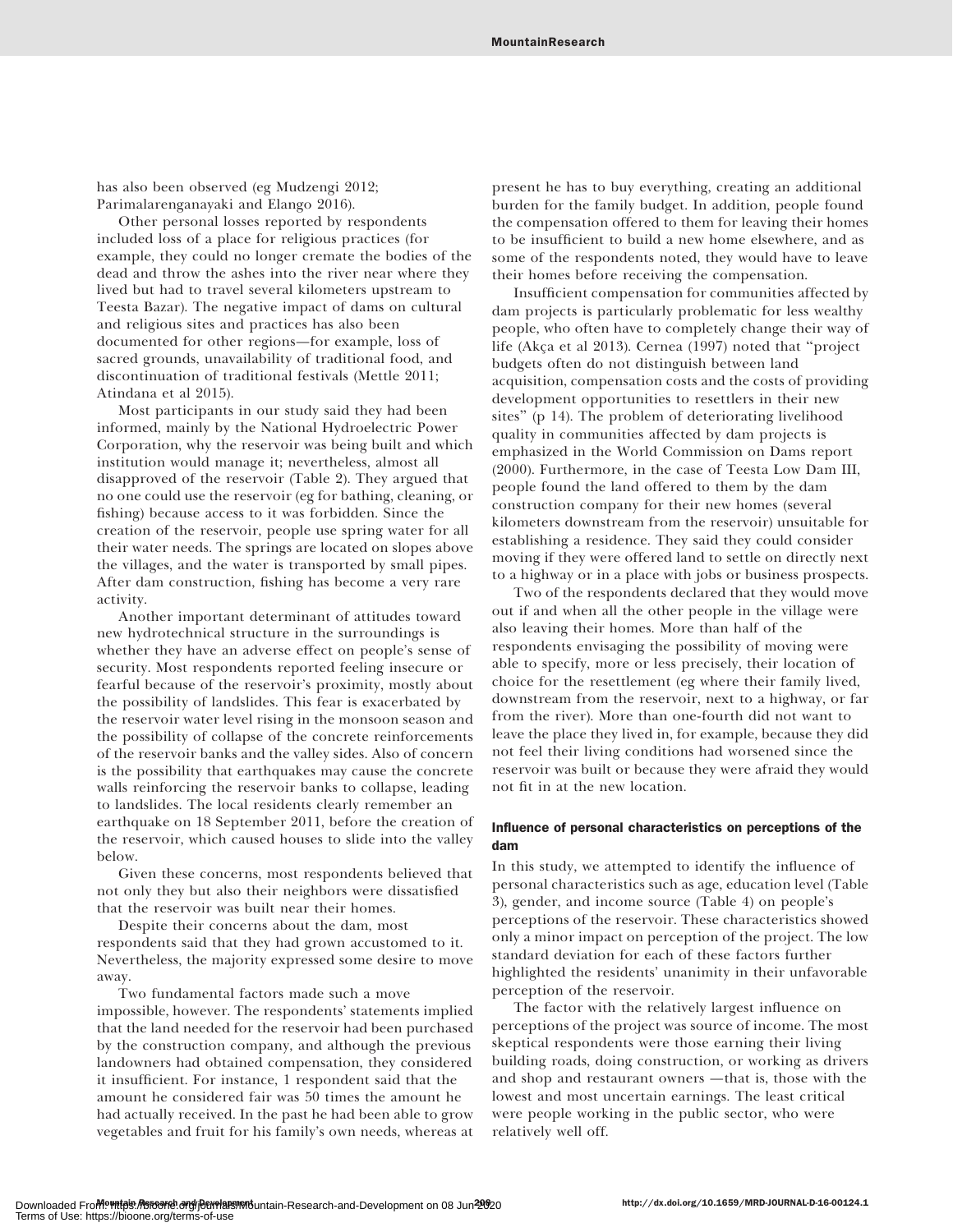All of them thought building the dam was a bad idea and were of the opinion that their neighbors share this view. The harshest in their evaluation were drivers, road/ building constructors and people working in the trade industry. All of them said they did not feel safe living near the reservoir. However, the local population became used to the reservoir, in particular respondents working as shop owners and drivers. No links were observed between the source of income and willingness to move to a different location.

Age had little influence on people's perceptions of the project. Older respondents were slightly less willing to move to a different location because of the dam and said they felt a little more secure and accustomed to living near it. Education level also had a small influence on perceptions of the project. However, there is difference in perception of the project between particular levels of education. The level of education had the strongest impact on the sense of security. Illiterate respondents felt least secure; the higher their level of education, the safer people felt. Education also had an impact on people's willingness to move to a different location because of the dam project—more educated people were clearly more willing to move. All respondents, regardless of their education level, were similarly skeptical both in their own assessment of the validity of the project and in their opinion on whether their neighbors were happy with it. No correlation was observed between education and the extent to which respondents said they had become accustomed to living close to the reservoir. Gender had such a negligible impact that we can consider this factor irrelevant in shaping attitudes toward the dam. Wiejaczka et al (2014) found that the distance of their homes from

the reservoir was the most important factor influencing perceptions of a reservoir. Generally, the greater the distance of the household from the reservoir, the more positive the perception. Other determinants (age, education, and gender) have slighter influence on the perception of the dam project (Wiejaczka et al 2014).

## **Conclusions**

Our study of perceptions of the Teesta Low Dam III demonstrated that the local community has a negative opinion of the proximity of the reservoir to their homes. Residents perceived the reservoir to have resulted in losses, mainly resulting from the loss of river access, which had provided livelihoods (extracting riverbed material, fishing) and facilitated their daily functioning (cleaning, bathing, religious practices). These losses reduced their sense of security and quality of life and were the main reasons for their hostility to the dam and reservoir, despite the relatively small surface of the flooded area and the absence of large-scale resettlement.

The personal characteristic with the largest influence on perceptions of the project was the source of income.

The findings of our research are potentially relevant to several other reservoir projects planned in the Teesta basin. The results of our survey of 2 communities affected by the dam may help predict possible responses to future dam projects. The attitudes of local residents toward changes made by the government in their environment are an important factor influencing the development of local businesses in the future.

#### ACKNOWLEDGMENTS

This paper is the outcome of a research collaboration between the Institute of Geography and Spatial Organization, Polish Academy of Science, and the Indian National Science Academy. We express gratitude to Professor Subir Sarkar of the Department of Geography, North Bengal University, who helped in organizing fieldwork.

#### REFERENCES

Akça E, Fujikura R, Sabbağ Ç. 2013. Atatürk Dam resettlement process: Increased disparity resulting from insufficient financial compensation. International Journal of Water Resources Development 29:101–108. Atindana SA, Mensah P, Alhassan EH, Ampofo-Yeboah A, Abobi SM, Kongyuure DN, Abarike ED. 2015. The socio-economic impact of Bui Dam on resettled communities: A case study of Lucene and Agbegikuro communities in the northern region of Ghana. UDS International Journal of Development

2(1):45–51. Babbie ER. 2012. The Practice of Social Research. Belmont, CA: Wadsworth. Baghel R, Nüsser M. 2010. Discussing large dams in Asia after the World Commission on Dams: Is a political ecology approach the way forward? Water

Alternatives 3:231–248. Barber JS, Biddlecom AM, Axinn WG. 2003. Neighbourhood social change and perceptions of environmental degradation. Population and Environment 25:77– 108.

Bird E. 2012. The Socioeconomic Impact of Hydroelectric Dams on Developing Communities: A Case Study of the Chalillo Dam and the Communities of the Macal

River Valley, Cayo District, Belize, Central America [PhD dissertation]. Burlington, VT: University of Vermont.

Biswas AK. 2012. Impacts of large dams: Issues, opportunities and constraints. In: Tortajada C, Altinbilek D, Biswas A, editors. Impacts of Large Dams: A Global Assessment. Berlin, Germany: Springer, pp 1–18. Cernea MM. 1997. Hydropower Dams and Social Impacts: A Sociological Perspective. Washington, DC: World Bank.

Chandy T, Keenan RJ, Petheram RJ, Shepherd P. 2012. Impacts of hydropower development on rural livelihood sustainability in Sikkim, India: Community perceptions. Mountain Research and Development 32:117–125.

Erlewein A, Nüsser M. 2011. Offsetting greenhouse gas emissions in the Himalaya? Clean development dams in Himachal Pradesh, India. Mountain Research and Development 31:293–304.

Government of India. 2008. Hydropower Policy. New Delhi, India: Ministry of Power.

Grumbine RE. Pandit MK. 2013. Threats from India's Himalaya dams. Science 339:36–37.